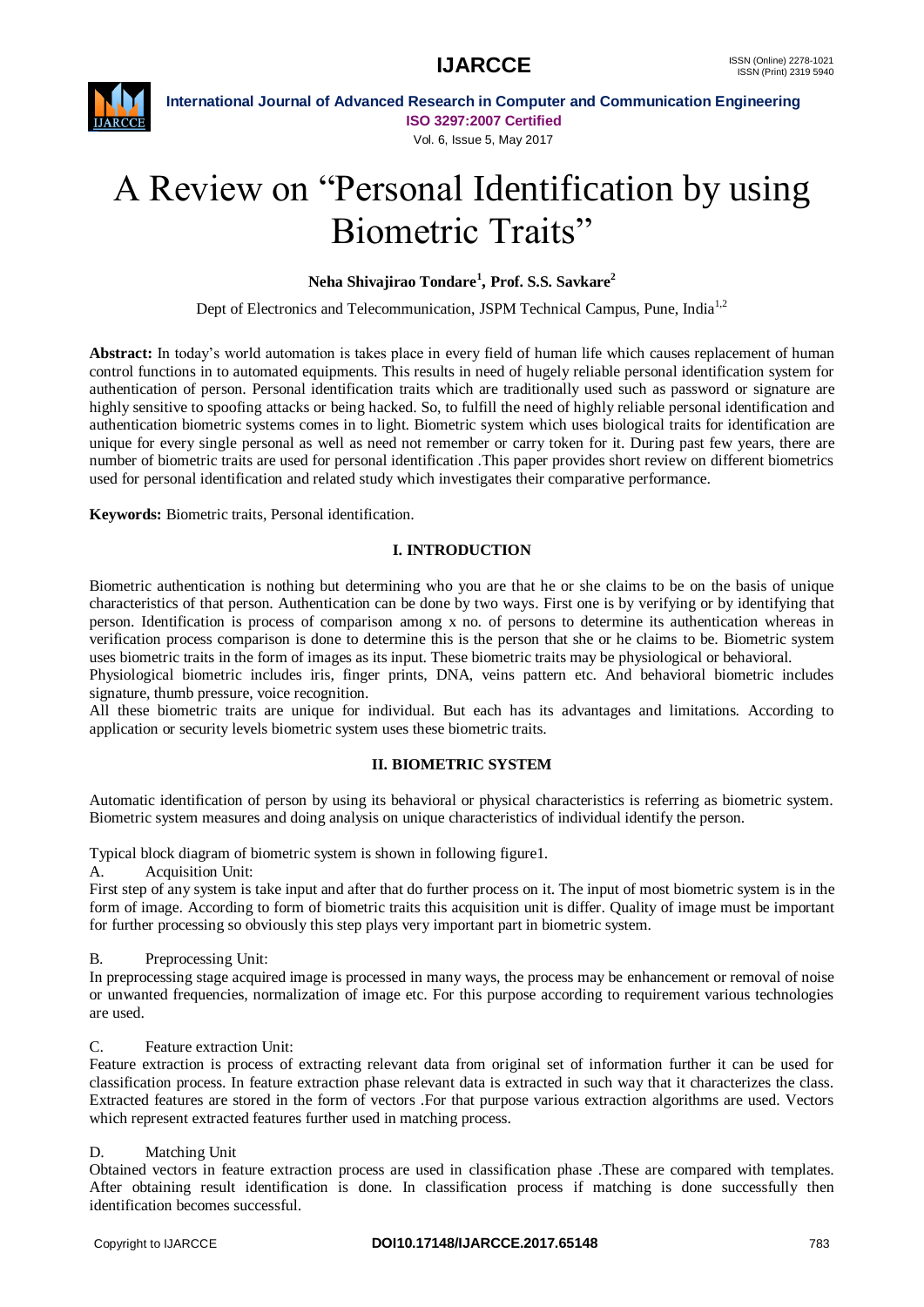

## **International Journal of Advanced Research in Computer and Communication Engineering**

**ISO 3297:2007 Certified** Vol. 6, Issue 5, May 2017



Figure 1: Block Diagram of biometric System

#### **III. LITERATURE REVIEW**

#### A. Finger Print :

Impression of friction ridges of human finger is nothing but fingerprint. Dark lines in image of fingerprint are called as finger ridges where as white lines are valleys. Among many biometric traits this trait is highly acceptable by people. It is the oldest of all biometric traits. In fingerprint image which include ridges, minutiae points and these minutiae point is point where ridges are suddenly combined [1]. Summation of ridges and minutiae point forms unique characteristics of individual's finger characteristic. When 25-80 minutiae points are presented in image then that image is said to be good one. In matching phase different techniques are used on the basis of ridge, valleys, such as correlation and minutiae based techniques [1, 2].

### B. Pam Print:

Palmprint of person is used as input for biometric system which is used for identification and verification purpose. When comparison is takes place between Palm print and finger print then results comes as palm print are more distinctive and which obviously gives more information than fingerprints [3]. Principal lines, ridges and wrinkles are important features of palm. These features of palm are dependent genetically but it is not true about attributes. It is seen that especially biometric about identical twins dominantly that palmprints are different. With the help of different techniques different features of pal are extracted. Stored templates are compared with extracted features. Various techniques for feature extraction purpose such as wavelets and Gabor filter are edge detection techniques are used.

#### C. Iris Recognition :

Iris of human eye is biometric trait used as input in iris recognition system. Iris of human eye is unique characteristic of individual one [4]. Iris of human becomes important biometric trait because it is protected by cornea and eyelid from external environment [2]. Iris is a flat, colored, ring-shaped membrane behind the cornea of the eye, with an adjustable circular opening (pupil) in the centre. The gray level intensities of two different people are differing from each other. This is also found between identical twins, as well as in left and right eye of same person [5].In iris recognition system image quality of iris must be better for reliable result, so arrangement of proper illumination is necessary. In preprocessing stage of iris image pupil, iris, eyelid detection and removal procedure is carried out.[5].In feature extraction stage with the help of techniques such as phase based method

Zero crossing and texture based methods are used [6]. The extracted features compared with stored one.

#### D. Face Recognition :

Face recognition system use face images as input. This system can get facial image from any static camera or any video system which can generate images with sufficient quality. It can use existing hardware for image acquisition purpose it becomes easy to use but for higher accuracy purpose well controlled acquisition environment is required. Some algorithms for facial recognition identify facial features, then by extracts features from image. In identification process they analyze shape of eye, relative distance of nose jaws etc [7] .

The extracted features are compared with previously saved templates. If matching is done accurately then recognition becomes successful.

#### E. EAR :

Like other biometric traits every other person has its unique ear shape and its outer structure [8].Ear becomes important biometric trait because of its important characteristics as it is least affected with changing facial expressions, aging.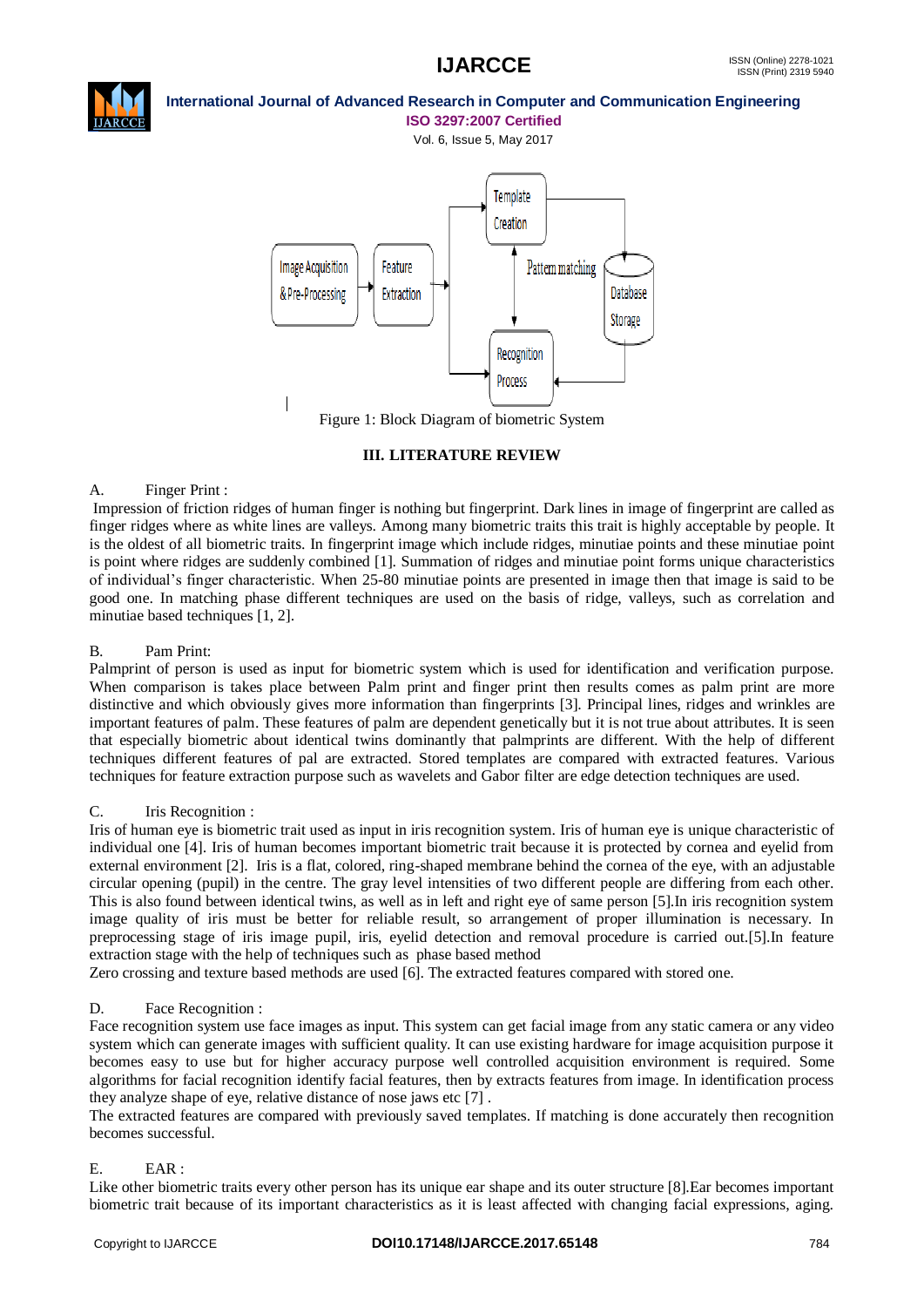

#### **International Journal of Advanced Research in Computer and Communication Engineering ISO 3297:2007 Certified**

Vol. 6, Issue 5, May 2017

Surya prakash et al [9] implemented such system which automatically locates ear region which computes non-skin and skin region. From the binary image of ear with help of Euclidean distance technique a distance transform is calculated. And in feature extraction stage for verification a shape analyzer is used.

#### F. Veins Recognition:

Biometric traits such as veins which may be head veins or finger veins, heart veins are used as system's input. Veins based system are said to be more secured because these techniques cannot be modified or falsified. The important feature of vein is that it is exist only in living body. First infrared penetrates skin of hand in hand vein recognition system and generates a image. This is result of absorbance of blood vessels. By digitalizing this image different templates are created which stored for further matching purpose. Various features such as vessel branching points, thickness of veins and angles of branching are used for feature matching stage [10].

#### G. Voice Recognition:

For communication purpose voice is very basic medium among the people [11].Voice recognition system is actually uses speech and converts it into words which are in special format so one can say it as some type of signal processing. So, it is also called as speech recognition system [4]. On the basis of our vocal sound any speech recognition system divides into following categories as isolated word, connected word, continuous speech, and spontaneous. For feature extraction purpose technique which is used in speech recognition system is as excitation source feature as pitch and variation in pitch.

#### H. DNA Recognition:

Unique pattern of DNA of individual become important characteristic in identification of person. DNA does not change during life span of person; it can be easily obtained from variety of sources. This biometric is specially used to prove the blood relation between parents and child; also it becomes important evidence in forensic investigation. Instead of having great accuracy it is not widely used because of its costly implementation [4].

#### I. Finger Knuckles :

Fingers are bend forward that is in palm direction but opposes in backward direction, this is possible for fingers because of anatomy of fingers which gives fingers flexibility and due to which there is formation special pattern. It is found that different person's dorsum surface of hand has unique pattern which is result of anatomy of finger; patterns found on fingers are nothing but finger knuckles and can be used for person authentication purpose. Investigation done by Ajay Kumar et al proposed new approach for person identification traits [12].

Also some other approach presents such system in which biometric traits are combined which gives better accuracy [13]. Such type of system is called as multimodal biometric system.

This combination of traits enhances the performance of single biometric trait. The advantage of such approach is that one can get both biometric traits from single image.

The ideal biometrics is one which gives low false rejection rate; false acceptance rate. Table 1 shows comparison of major biometrics based on accuracy, reliability, and long term stability [14].

| <b>Biometric Type</b>  | <b>Accuracy</b> | <b>Reliability</b> | Term<br>Long<br><b>Stability</b> | Ease of<br><b>Use</b> | <b>User</b><br>Acceptance | <b>Errors</b> Due to               |
|------------------------|-----------------|--------------------|----------------------------------|-----------------------|---------------------------|------------------------------------|
| <b>Finger Print</b>    | High            | High               | High                             | High                  | Medium                    | Dryness, age, dirt.                |
| Face                   | Medium          | Medium             | Medium                           | Medium                | Medium                    | glasses,<br>Age,<br>hairs.         |
| Speech/voice           | Low             | Low                | Medium                           | High                  | High                      | Noise.<br>weather.<br>cold.        |
| <b>IRIS</b>            | Very high       | High               | High                             | Medium                | Medium                    | Poor<br>light,<br>eye<br>diseases. |
| Veins patterns         | High            | High               | High                             | Medium                | Medium                    | None.                              |
| <b>DNA</b>             | High            | High               | High                             | Low                   | Low                       | None.                              |
| <b>Finger Knuckles</b> | High            | High               | High                             | High                  | Low                       | Dryness, age, dirt.                |
| Palm Print             | Medium          | Medium             | Medium                           | High                  | High                      | Dryness, age, dirt.                |

#### Table 1: Biometrics comparison chart